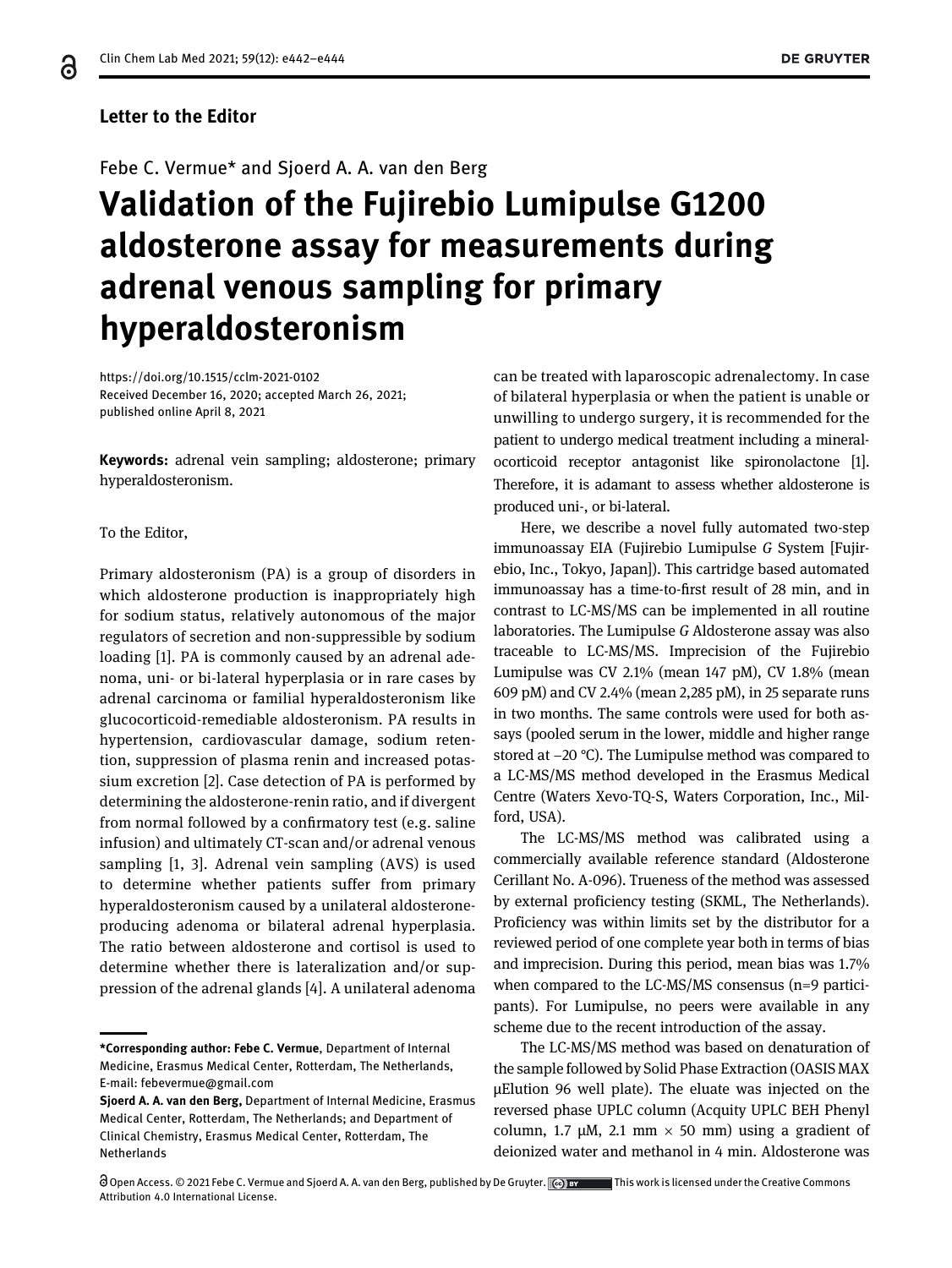qualified and quantified at transitions 359.3 to 189.1 and 359.3 to 297.1 m/z, respectively. The cone voltage was set to 40 V and the collision energy to 18 and 14 V, respectively. Imprecision of the LC-MS/MS method was CV 5.5% (mean 138 pM), CV 5.8% (mean 584 pM) and CV 5.3% (mean 2,246 pM), measured over a period of one year in ∼70 runs.

The Lumipulse assay was compared to LC-MS/MS in both routine ( $n=39$ ) and AVS ( $n=133$  of 50 unique patients) with an aldosterone concentration up to ∼600 and ∼300.000 pM (LC-MS/MS), respectively. Samples that were not within the range of linearity (Lumipulse; 22–5,548 pM and LC-MS/MS; 50–4,420 pM) were diluted. A dilution test was performed for the Lumipulse assay using Specimen Diluent 1, Fujirebio. The mean recovery found in 10 samples when diluted 200 times vs. 10 times was 108% and when diluted 10 times vs. undiluted 99%. For the LC-MS/ MS assay the mean recovery found in five samples was 109% when diluted 200 times vs. 4 times and 107% in when diluted 4 times vs. undiluted in 10 samples using steroid free serum (Golden West, Temecula, CA) as diluent.

In the AVS sample set, the anatomical location was known in a subset (n=107). In addition to AVS samples, leftover routine samples were measured to compare the methods in a more common concentration range. Care was taken not to introduce systematic bias by randomizing measurements of anatomical locations over multiple runs.

Deming regression analysis was performed. The LC-MS/MS and Lumipulse G system assays showed strong correlations. No proportional or absolute bias was found between assays in leftover routine samples ([Figure 1a\)](#page-1-0). In the AVS measurements a proportional bias was found  $(+6\%, 95\% \text{ CI} + 3\% \text{ to } +8\%)$  ([Figure 1b](#page-1-0)). When split between anatomical locations, there was no bias for the peripheral samples (n=41) or left adrenal samples (n=30).

In the right adrenal samples  $(n=36)$  we found a proportional bias  $(+6\%, 95\% \text{ CI} + 2\% \text{ to } +10\%).$  Bias  $(\% )$  of the Lumipulse method relative to the LC-MS/MS method in routine measurements and AVS measurements per location is expressed using Bland–Altman plots ([Figure 2\)](#page-2-4).

The small bias found in samples from the right adrenal vein was not confounded by between run bias, as all samples were randomly measured in a two LC-MS/MS runs and in >5 runs on the Lumipulse system.

Since we have no information on the underlying pathology of the samples collected, it could be that our sample set was enriched with patients with either simply higher or aberrant output of the right adrenal of other substances. Given the average of the measured aldosterone concentrations (left 90.356 pM, right 60.132 pM) this is an unlikely explanation, which is further underscored by the fact that lateralization is more commonly seen on the left side [\[5\]](#page-2-5). However, we cannot exclude that high levels of aldosterone precursors or other steroids are selectively produced by the right adrenal.

Indeed, samples collected from the right and left adrenal vein contains extremely high steroid concentrations other than, but highly similar to, aldosterone which are known to be secreted in dissimilar amounts on the tumor and non-tumor side [\[4](#page-2-3)]. For example, in cases of PA, the ratio 18-hydroxycorticosterone/aldosterone is 1.5 to 3-fold on the tumor side, and five fold on the non-tumor side. In our case, the highest aldosterone concentration measured by mass spectrometry in any of the samples was  $\langle 3.5 \times 10^5 \rangle$ pM which would result in an expected maximum concentration of 18-hydroxycorticosterone of  $1.8 \times 10^6$  pM. Based on the manufacturers IFU, 18-hydroxycorticosterone has only very limited cross reactivity at this concentration level (18-hydroxycorticosterone  $5 \times 10^{-4}$ % at 2.7  $\times$  10<sup>6</sup> pM), and



<span id="page-1-0"></span>Figure 1: Aldosterone measured using LC-MS/MS (x-axis) vs. using the Lumipulse G system (y-axis). Aldosterone measured in left-over routine (a) and adrenal vein sampling samples (b).